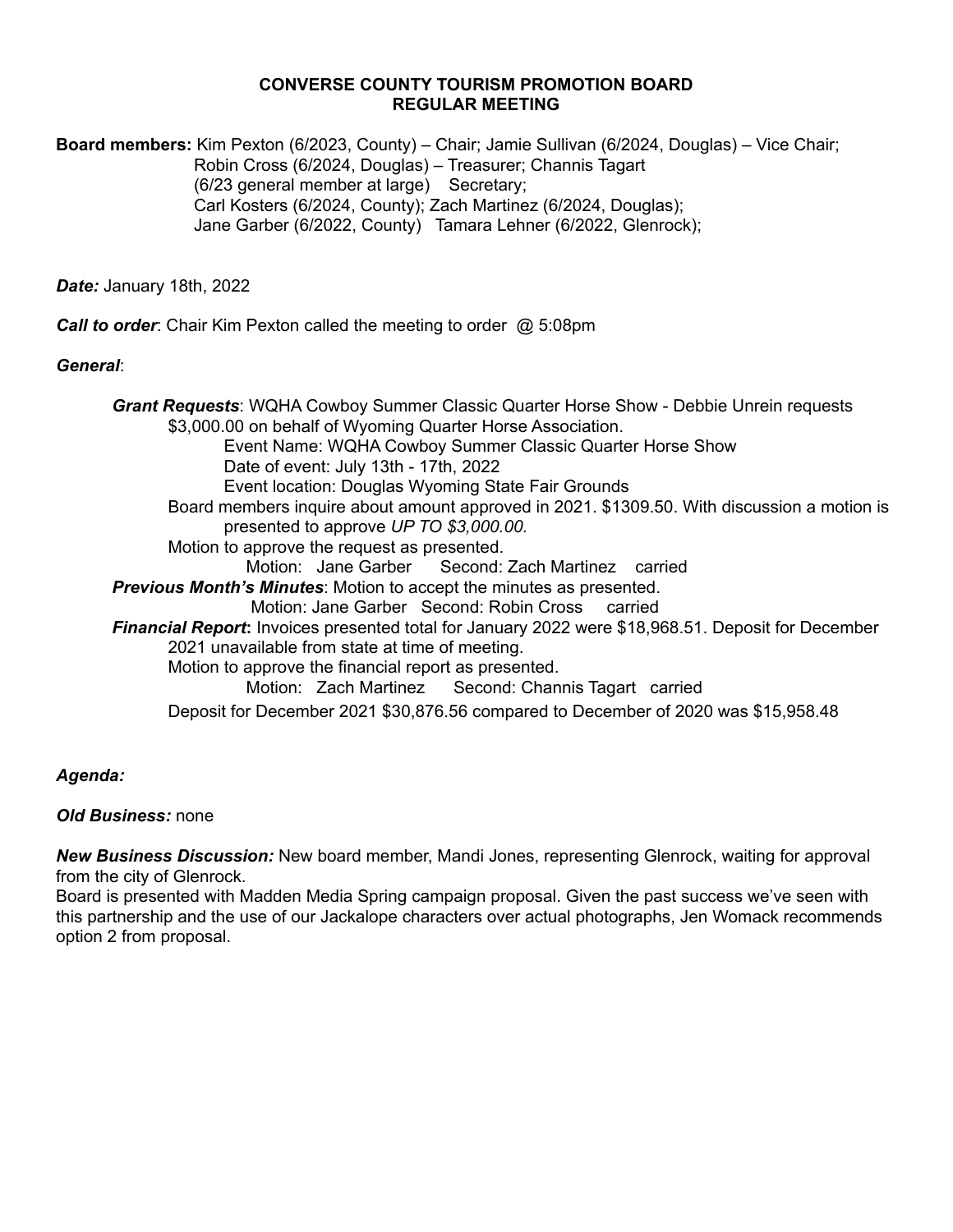# **Option 2: Scaled back approach**

While we have our recommendation, we know these decisions need to be made at a local level. Our scaled back approach reduces the budget and allows for participation in both coops. We feel like you're benefit greater from SEM participation than the digital components in the Spring coop. You can still participate in the lead component to add them to your own marketing funnel.

|                     | Solution                                                              | Price                                    |
|---------------------|-----------------------------------------------------------------------|------------------------------------------|
| Wyoming SEM Coop    | Est. 8,800+ clicks                                                    | \$8,000.00                               |
| Wyoming Spring Coop | Landing page inclusion                                                | \$1,000.00                               |
|                     | <b>Total</b><br><b>WOT Sponsorship</b><br><b>Converse County Cost</b> | \$9,000.00<br>$-$4,000.00$<br>\$5,000.00 |

*New Business Action:* Motion to approve Option 2 of Madden Media Spring Campaign as presented. Motion: Jane Garber Second: Tamara Lehner carried

*Other Business:* None

*Public Comments*: None

*Adjournment:* There being no further business, the meeting was adjourned @ 5:28p.m.

*Next Meeting***:** 

Glenrock Public Library, February 15, 2022 5pm

Submitted to file by:

hamis Tragait

Channis Tagart, Secretary

Converse County Tourism and Promotion Board Attendance Sheet. December 13th, 2021

Kim Pexton Jane Garber Carl Kosters Tamara Lehner Channis Tagart Zach Martinez Jamie Sullivan